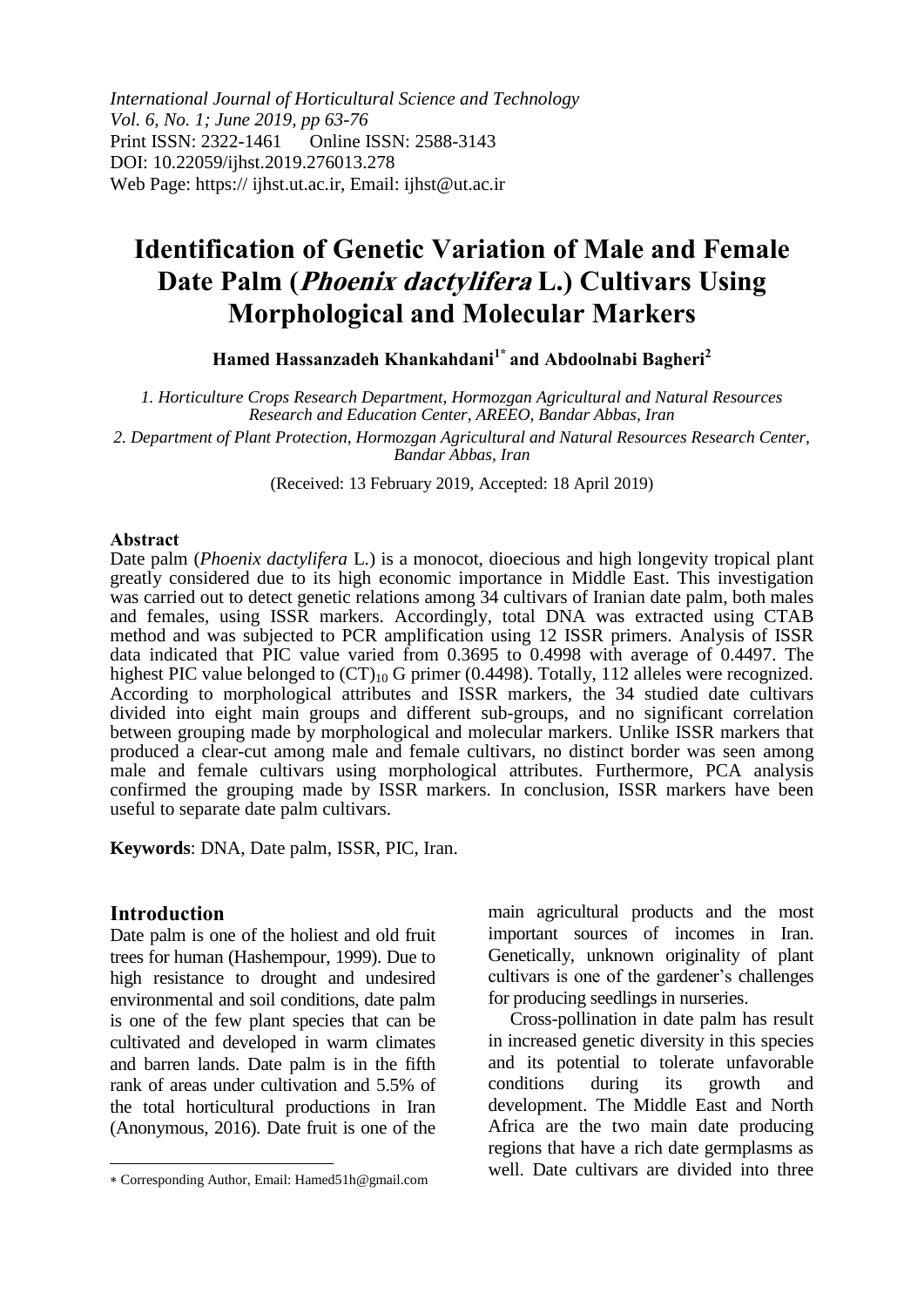groups based on ripening time, including early-ripening, mid-ripening and lateripening. Furthermore, there is another classification for date cultivars in which the cultivars are divided into four groups based on fruit texture including soft, semi-soft, semi-dry and dry. Monoculture farming in date palm in some regions has been led to genetic bottleneck of date palm reservoirs (Hamza et al., 2012).

Genetic diversity defined as the total number of genetic characteristics in the genetic makeup of a species, which is essential for population survival and adaptation to changing environments. It also provides fundamental information for plant breeding (Naghavi, 1384). Accordingly, knowledge of germplasms diversity and genetic relationship among date palm cultivars can be an essential issue for date breeding. Regarding to crosspollination in date palm and influence of pollen properties on date fruit and date stone quality and quantity, determination and use of suitable pollen is a primary step in improving date quality (Khajepour-Tadovani et al., 2016; Rezazadeh et al., 2013). It seems that male and female individuals of the same or close date palm cultivars produce dates with higher quality compared with genetically separated ones. Therefore, study of genetic diversity among male and female individuals of various date palm cultivars in a region and identification of their genetic affinity can be an effective approach to choose the proper pollen for each female cultivar.

There are many morphologically different male and female date palm cultivars in Hormozgan province (Iran) which have not been classified genetically by yet. On the other hand, over the past few years, several high quality male cultivars have been imported to Hormozgan province from other countries (planted in Agricultural Research Station), which needs to be identified in point of affinity with the native cultivars. In previous studies, only morphological attributes of the leaf, fruit, stone and pit of stone were evaluated (Zehdi et al., 2004b), while the related issue needs to be further studied.

Nowadays, determining genetic originality of horticultural crops has been reached up morphological level and it exploits modern biotechnology methods for DNA genotyping (Zehdi et al., 2004b). Although, there are about 5000 date fruit cultivars worldwide (Yusuf et al., 2015), the gardeners prefer to cultivate only high quality date varieties. For example, Hamza et al. (2012) reported that excessive tendency to cultivate DegletNour in Tunisia has reduced the genetic diversity of date germplasms in this country. This approach known as monoculture system is caused resistance decline against biotic and abiotic stresses in date palm.

ISSR markers are simple, rapid, lowcost and repeatable because of its primer length and annealing temperature (Gurcan et al., 2009), in which DNA segments are amplified among two identical microsatellite repeats oriented in opposite directions. The technique employs microsatellites, usually 16-25 bp long, as primers in a single primer PCR reaction, that it have been utilized for various fruit trees such as date palm (Karim et al., 2010; Khanam et al., 2012) and Citrus (Hassanzadeh Khankahdani et al., 2018). Karim et al. (2010) used seven ISSR primers to estimate genetic diversity among 10 accessions of date palm varieties in Tunisia and suggested use of more primers to clear-cut among date palm varieties. By now, several molecular markers including RAPD (Sedra et al., 1998; Al-Khalifa and Askari, 2003), ISSR (Zehdi et al., 2002), RAMPO (Rhouma, 2008), AFLP (Rhouma et al., 2007; Snoussi et al., 2001), RFLPs (Corniquel and Mercier, 1994; Sakka et al., 2003) and SSR (Zehdi et al., 2004a) have been used to study the genetic diversity of date palms.

Zehdi et al. (2004b) and Karim et al. (2010) obtained useful information regarding phylogenetic relations among Tunisian date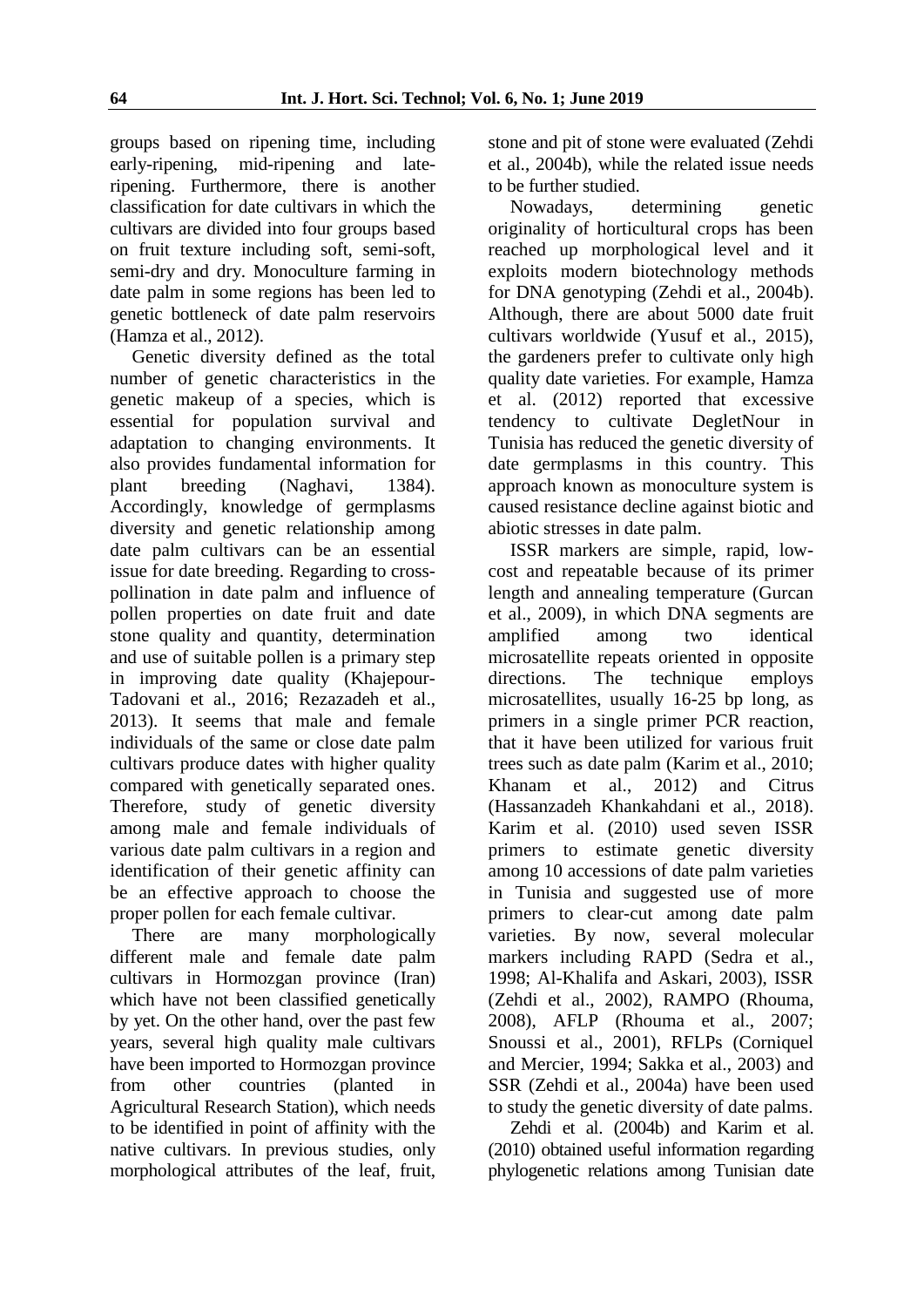cultivars using ISSR markers. In addition, Munshi and Osman (2010) showed high efficiency of ISSR markers in determining phylogenetic relations among date cultivars in Saudi Arabia (Munshi and Osman, 2010; Al-Issa et al., 2008) and Egypt (Adawy et al., 2011; Hussein et al., 2005). Cullis (2011) believeed that grouping of different date cultivars using molecular markers is independent of geographical situation and sexuality. Haider et al. (2012) studied phylogenetic relation among different male and female date cultivars using RAPD and ISSR markers and found no sexuality and geographical dependency of the cultivars. In contrast, Mitra et al. (2011) showed sexualitydependency of the date cultivars using RAPD and ISSR markers. Moghaieb et al. (2010) in an assessment using RAPD and ISSR markers for identification of genetic diversity and sexuality determination of six male and female date genotypes in Qatar found high polymorphism by using ISSR markers (73%) compared with RAPD (60.2%).

Although, no significant correlation was found between molecular and morphological markers (Hamza et al, 2012; Bruschi et al., 2003), in some cases, accompaniment of ISSR and morphological results has been documented. For instance, Hamza et al. (2012) showed that grouping of date cultivars based on the fruit texture, can be successfully done by ISSR markers. Marsafari and Ashraf-Mehrabi (2013) showed potential of ISSR and RAPD markers in diverging 15 date cultivars in south and south-western of Iran. The present investigation aimed to determine genetic relations among commercial male and female date cultivars of Hormozgan province.

# **Materials and Methods**

This study was performed in molecular laboratory of Plant Protection Research department of Agricultural and Natural Resources Research and Education Center of Hormozgan in summer 2016. Plant materials (Table 1) were prepared from date palm collection of Agricultural Research Station of Minab and Hajiabad, Hormozgan, Iran. The

samples were prepared from initial and chlorophyll-less leaves.

## *Morphological attributes*

Measurements of all morphological attributes were done on five same age date palms by exploiting a national prescription of distinction, uniformity and stability (DUS) tests for date palms (Maraashi, 2006). Some attributes after measuring were modified based on the date palm age to fade age discrepancy. The evaluated attributes have been summarized in Table 2. According to prescription, there was three and two demonstrations status for male and female spaths, respectively. Spath length was calculated based on flowering time. Inflorescence color had two demonstrations status including bright cream and pink reddish.

## *DNA extraction*

Genomic DNA was isolated using Murray and Thumpson (1980) protocol. Although completely young leaves were sampled for DNA extraction, nevertheless the leaves were so thick that their powdering became impossible even using liquid nitrogen. To overcome the obstacle, the leaf samples following complete washing (because of the presence white powder on the leaves), were disinfected by ethanol (70%) and divided into fine segments using sterile scissors and then powdered using electrical blender. In some references, the leaf samples were powdered using sterile sand or glass powder in presence of liquid nitrogen (Aitchitt et al., 1993). Quantity and quality of the extracted DNA was assayed using NanoDrop spectrophotometer and electrophoresis on 1% agarose gel, respectively.

# *PCR reaction using ISSR primers*

ISSR amplification reactions were prepared to a final volume of 10 μl [25 ng of template DNA, 0.2 mM dNTPs, 0.7 μmol primer 1.0 μl of  $10 \times$  PCR buffer, 1.5 mM of  $MgCl<sub>2</sub>$  and one unit of Taq polymerase (Cinnagen, Iran)]. The amplifications were performed on a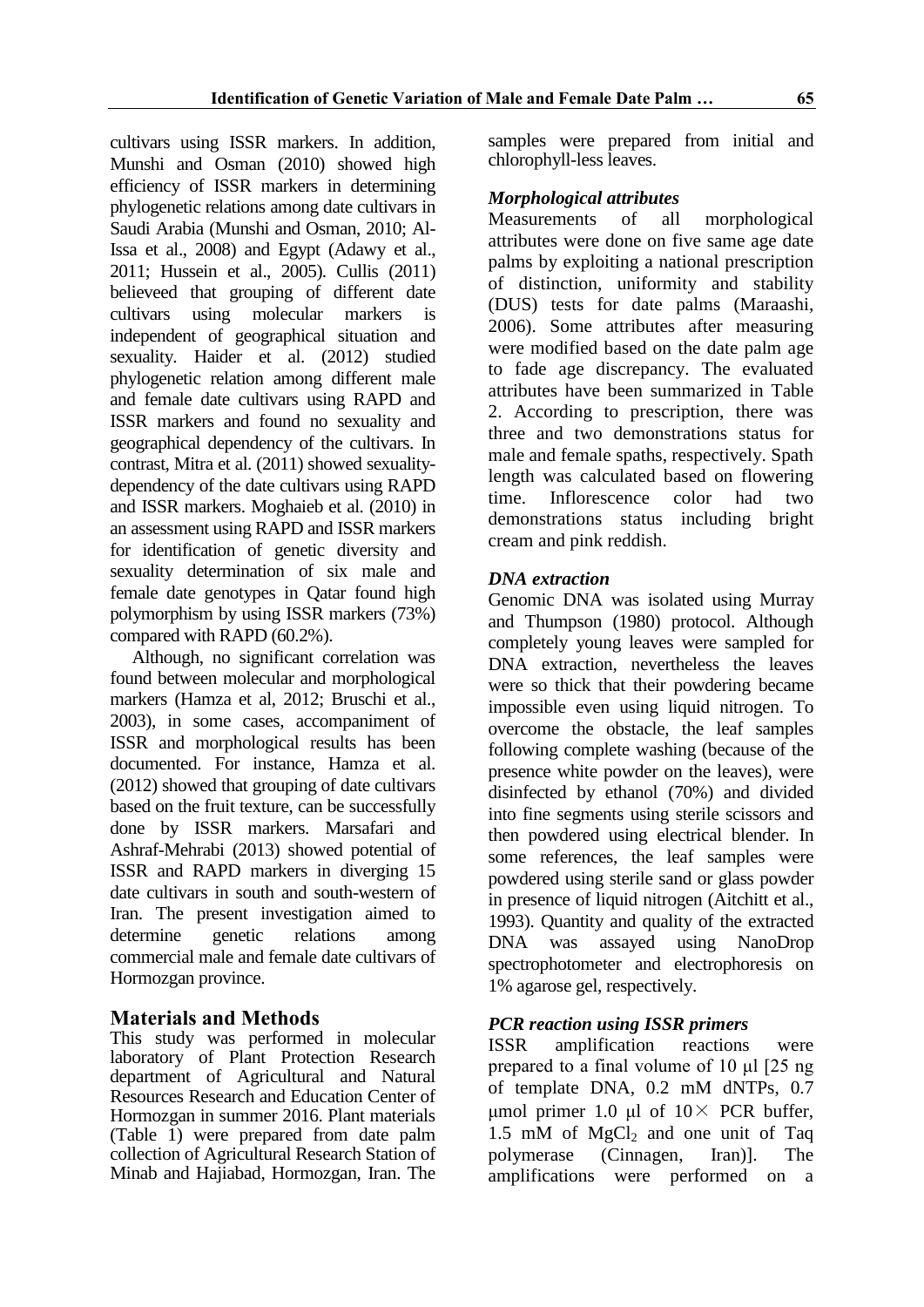PEQStar 96 Universal Gradient 96 wells thermal cycler with reaction conditions programmed as initial pre-denaturation at 94 °C for 4 min followed by 40 cycles of denaturation at 94 °C for 30 s, annealing for each primers for 45 s, and extension at 72 °C for 2 min. A final 7 min extension at 72 °C followed the completion of 40 cycles. To evaluate polymorphism of DNA fragments 12 ISSR primers was used. After amplification, the DNA fragments were separated by electrophoresis in 1.5% agarose gel.

**Table 1. Name, age and collecting identification of the male and female date cultivars**

| <b>Cultivar</b>      | <b>Sex</b> | Age (year) | <b>Location</b>    | <b>Cultivar</b><br><b>Sex</b> |        | Age (year) | <b>Location</b> |
|----------------------|------------|------------|--------------------|-------------------------------|--------|------------|-----------------|
| Male1005             | Male       | 28         | Minab <sup>®</sup> | Khenezi<br>Female             |        | 31         | Minab           |
| Male1006             | Male       | 28         | Minab              | Mozafati                      | Female | 28         | Minab           |
| Male <sub>1007</sub> | Male       | 28         | Minab              | Barhee                        | Female | 29         | Minab           |
| Male1008             | Male       | 28         | Minab              | Kahrobaei                     | Female | 28         | Minab           |
| Male1009             | Male       | 28         | Minab              | Shahani                       | Female | 31         | Minab           |
| Male1010             | Male       | 28         | Minab              | Almehtari                     | Female | 31         | Minab           |
| Male1011             | Male       | 28         | Minab              | Khasab                        | Female | 28         | Minab           |
| Male <sub>1012</sub> | Male       | 28         | Minab              | Mangenas                      | Female | 28         | Minab           |
| Male1013             | Male       | 28         | Minab              | Halili                        | Female | 31         | Minab           |
| Male1014             | Male       | 28         | Minab              | Thoory                        | Female | 29         | Minab           |
| MaleFard             | Male       | 29         | Minab              | Devri                         | Female | 31         | Minab           |
| MaleJervis           | Male       | 29         | Minab              | Mediool                       | Female | 28         | Minab           |
| DegletNour           | Female     | 31         | Minab              | MaleB1                        | Male   | 28         | Minab           |
| Hallawi              | Female     | 31         | Minab              | MaleB <sub>2</sub>            | Male   | 28         | Minab           |
| Mordaseng            | Female     | 31         | Minab              | Piyarom                       | Female | 28         | Hajiabad**      |
| Estaamaran           | Female     | 31         | Minab              | Zahidi                        | Female | 28         | Hajiabad        |
| Kabkab               | Female     | 31         | Minab              | Khasui                        | Female | 28         | Hajiabad        |

\*Agricultural Research Station of Minab placed in 105 km east of Bandar abbas in 27° 6´ N latitude and 57° 5´ E longitude and 27 m altitude above sea level with warm and humid weather in summer and mild and cold in winter.

\*Agricultural Research Station of Hajiabad placed in 155 km north of Bandar abbas in 28° 19´ N latitude and 55° 55´ E longitude and 930 m altitude above sea level with warm and dry weather in summer and cold and dry in winter.

The DNA stained using fluoroDye. DNA fragments were visualized and documented with the help of Uvitec Geldoc system.

## *Data analysis*

Morphological attributes was analyzed in randomized complete block design with 34 treatments (cultivars) and five replications using SAS 9.1 software and the means were compared using PLSD test  $(p<0.05)$ . For ISSR data, a binary data sheet was prepared by scoring amplified fragments (1 for present and 0 for absent band), A pairwise similarity matrix was constructed using Jaccard, Dice and simple matching (SM) similarity coefficient. Dendrogram constructed using NTSYS software based on UPGMA algorithm. Polymorphism information content (PIC) was calculated using the formula:  $\text{PIC}=2f_i(1-f_i)$ , where  $f_i$  is the frequency of the amplified allele (present band), and  $(1-f_i)$  is the frequency of the null allele (absent band) (Roldan-Ruiz et al. 2000). SPSS 16.0 software was used to estimate correlation between morphological and genetic data. Principal coordination analysis (PCA) was performed based on ISSR data using NTSYS software version 2.02.

# **Results**

# *Morphological analysis*

The data regarding morphological attributes of the male and female date cultivars was evaluated using variance analysis and clustering procedures. In all 16 measured morphological attributes, we found significant differences among date cultivars  $(p<0.01)$ . The variation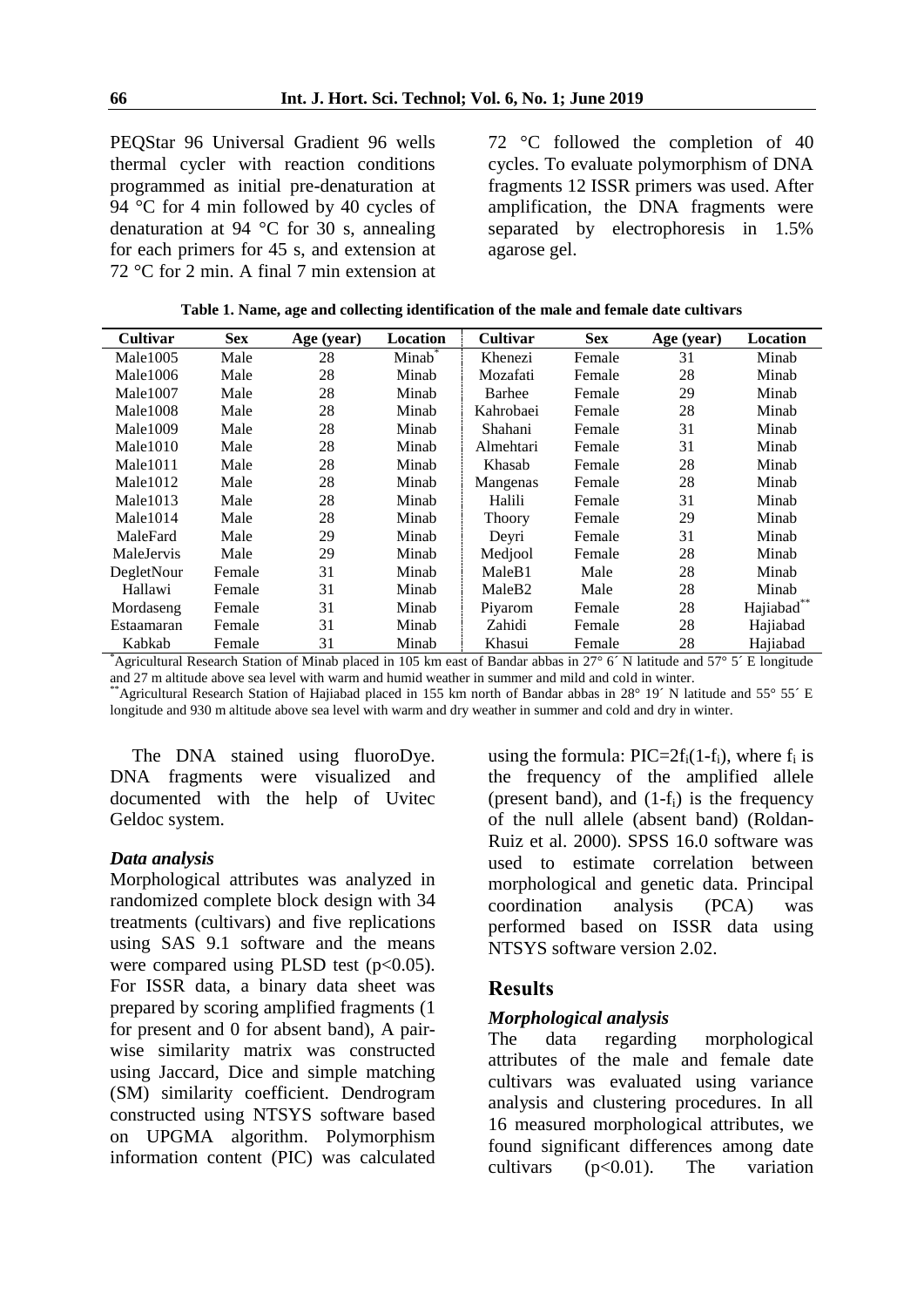coefficient (CV) varied from 1.4 in trunk perimeter to 16.4 in leaf's thorny part length/leaf length ratio (data not shown).

Generally, mean comparison of the morphological attributes demonstrated the highest variation in annual longitudinal growth, trunk perimeter, leaf length, average thorn length and leaf end axis perimeter, causing increased number of grouping among date cultivars. The lowest variation

was observed in middle leaflet length and leaflet/thorn number ratio (Table 2). In all six parameters about fruit characteristics, the female cultivars showed significant difference  $(p<0.01)$  and CV varied from 5.3 in fruit length to 11.6 in stone weight (data not shown). Fruit and stone weight showed the highest variation among studied fruit characteristics (Table 2).

| <b>Row</b>                                  | <b>Attribute description</b>                   | <b>Demonstration status</b>               | †Group | $\mathbf{f}^{\dagger}$ Grouping |  |  |  |  |
|---------------------------------------------|------------------------------------------------|-------------------------------------------|--------|---------------------------------|--|--|--|--|
|                                             |                                                |                                           | No.    | situation                       |  |  |  |  |
| 1                                           | Annual longitudinal growth                     | Measuring                                 | 21     | a-u                             |  |  |  |  |
| $\mathfrak{2}$                              | Trunk perimeter                                | Measuring                                 | 23     | $a-w$                           |  |  |  |  |
| 3                                           | Leaf lamina length                             | Measuring                                 | 19     | a-s                             |  |  |  |  |
| 4                                           | Leaf lamina width                              | Measuring                                 | 17     | a-q                             |  |  |  |  |
| 5                                           | Leaf lamina length/width ratio                 | Compute                                   | 15     | $a-o$                           |  |  |  |  |
| 6                                           | Leaf's thorny part length                      | Measuring                                 | 16     | a-p                             |  |  |  |  |
| 7                                           | Leaf length                                    | Measuring                                 | 22     | $a-v$                           |  |  |  |  |
| 8                                           | leaf's thorny part length/leaf length<br>ratio | Compute                                   | 15     | $a - o$                         |  |  |  |  |
| 9                                           | Middle leaflet length                          | Measuring                                 | 15     | $a - o$                         |  |  |  |  |
| 10                                          | Middle leaflet width                           | Measuring                                 | 11     | a-k                             |  |  |  |  |
| 11                                          | Middle leaflet length/width ratio              | Compute                                   | 16     | $a-p$                           |  |  |  |  |
| 12                                          | Average thorn length                           | Measuring                                 | 20     | a-t                             |  |  |  |  |
| 13                                          | Leaflet no.                                    | Counting                                  | 16     | a-p                             |  |  |  |  |
| 14                                          | Thorn no.                                      | Counting                                  | 15     | $a-0$                           |  |  |  |  |
| 15                                          | Leaflet/thorn no. ratio                        | Compute                                   | 12     | $a-1$                           |  |  |  |  |
| 16                                          | Leaf end axis perimeter                        | Measuring                                 | 21     | a-u                             |  |  |  |  |
| 17                                          | Inflorescence color                            | Bright cream-Pink reddish                 |        |                                 |  |  |  |  |
| 18                                          | Male spath length                              | Gladiate- Spindle shaped- Flat<br>spindle | ۰      |                                 |  |  |  |  |
| 19                                          | female spath length                            | Gladiate- Spindle shaped                  |        |                                 |  |  |  |  |
| <b>Fruit attributes in female cultivars</b> |                                                |                                           |        |                                 |  |  |  |  |
| 20                                          | Fruit length                                   | Measuring                                 | 9      | $a-i$                           |  |  |  |  |
| 21                                          | Fruit diameter                                 | Measuring                                 | 9      | a-i                             |  |  |  |  |
| 22                                          | Fruit weight                                   | Measuring                                 | 12     | a-l                             |  |  |  |  |
| 23                                          | Stone length                                   | Measuring                                 | 10     | a-j                             |  |  |  |  |
| 24                                          | Stone diameter                                 | Measuring                                 | 9      | $a-i$                           |  |  |  |  |
| 25                                          | Stone weight                                   | Measuring                                 | 12     | a-l                             |  |  |  |  |

**Table 2. Grouping of date cultivars derived from mean comparison of morphological attributes**

<sup>†</sup>The number of grouping date palm cultivars derived from PLSD (p<0.05); Increasing group number indicate more variation in that parameters among date palm cultivars. <sup>††</sup>The range of letters in mean comparison among date palm cultivars using PLSD ( $p<0.05$ ).

## *Grouping of male and female date cultivars based on morphological attributes*

To reach a statistical analysis, after grouping and binary scoring the morphological attributes data, the best correlation coefficient was determined. Accordingly, the highest correlation was observed in Jaccard coefficient (0.647). Therefore, morphological dendrogram was reconstructed using Jaccard coefficient (Fig. 1).

Totally, male and female date cultivars were divided into three main groups including A: consisting DegletNour, Medjool, Male1006; B: consisting MaleB1, Kahrobaei, Mangenas, Deyri and Male1010; C: consisting other male and female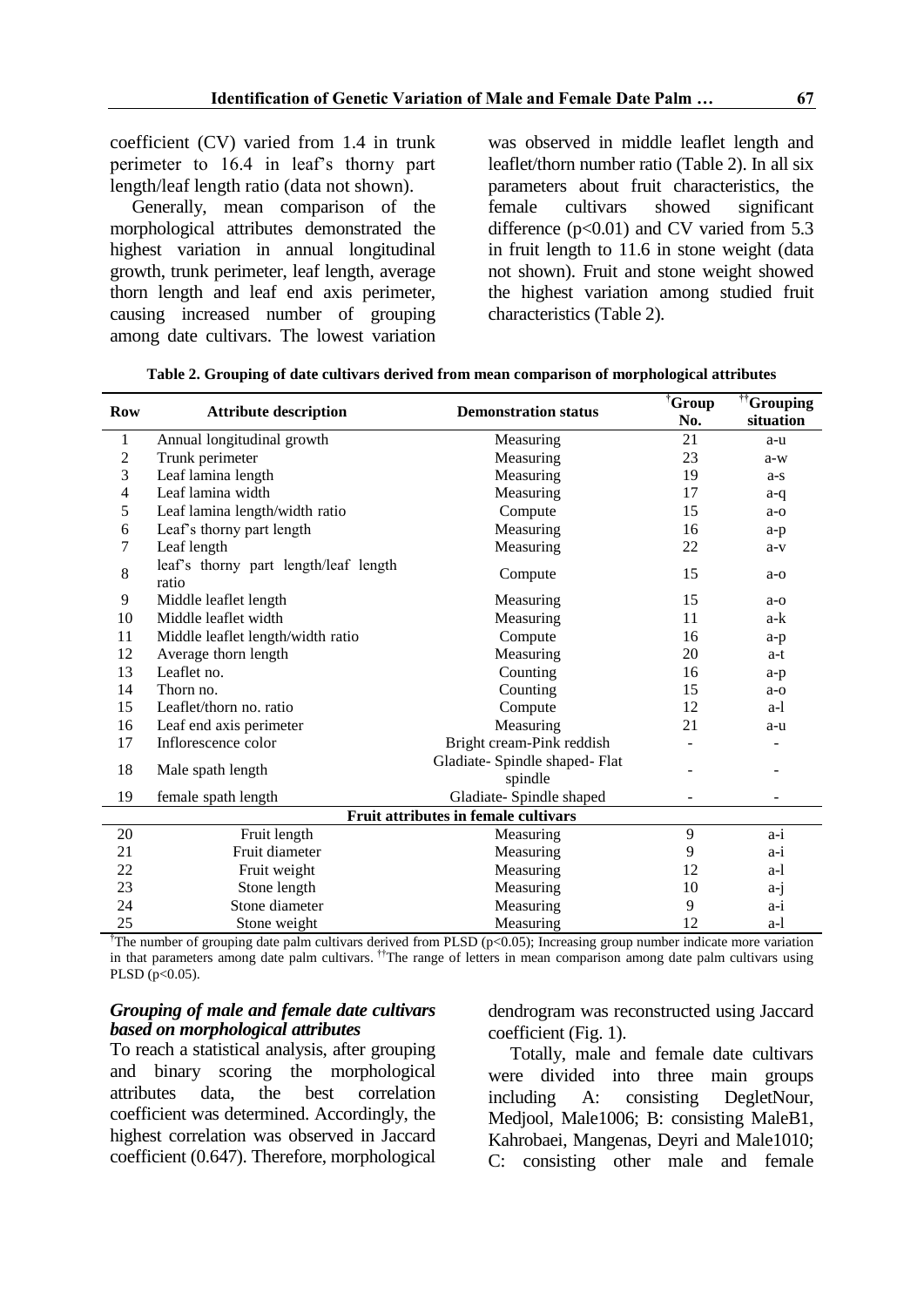cultivars. There were two subgroups in C group including C1: Piyarom, Male1012, Halili, Almehtari, Estaamaran, Hallawi, Zahidi and Male 1011 and C2: Thoory, Khenezi, Mozafati, MaleJervis, Khasui, Khasab, Barhee, Mordaseng, Male1014, MaleFard, MaleB2, Kabkab, Male1013, Male1009, Male1008, Male1007, Shahani and Male1005. Based on reference line, male and female date cultivars were divided into eight main groups with several subgroups. Results of similarity coefficient among male and female cultivars revealed the greatest similarity between Almehtari and Estaamaran cultivars (0.66) and Khasab and Barhee (0.60) cultivars ranked in the second. Shahani and Male1005; Male1007 and Male1008; Deyri and Male1010 each with the same similarity coefficient (0.50) placed in the third rank. The lowest similarity coefficient was observed between Male1006, DegletNour and Medjool cultivars with other male and female date cultivars (0.16) (Fig. 1).



**Fig. 1. Morphological similarity among 34 male and female date cultivars. The dendrogram reconstructed using UPGMA clustering method based on the 25 morphological attributes.**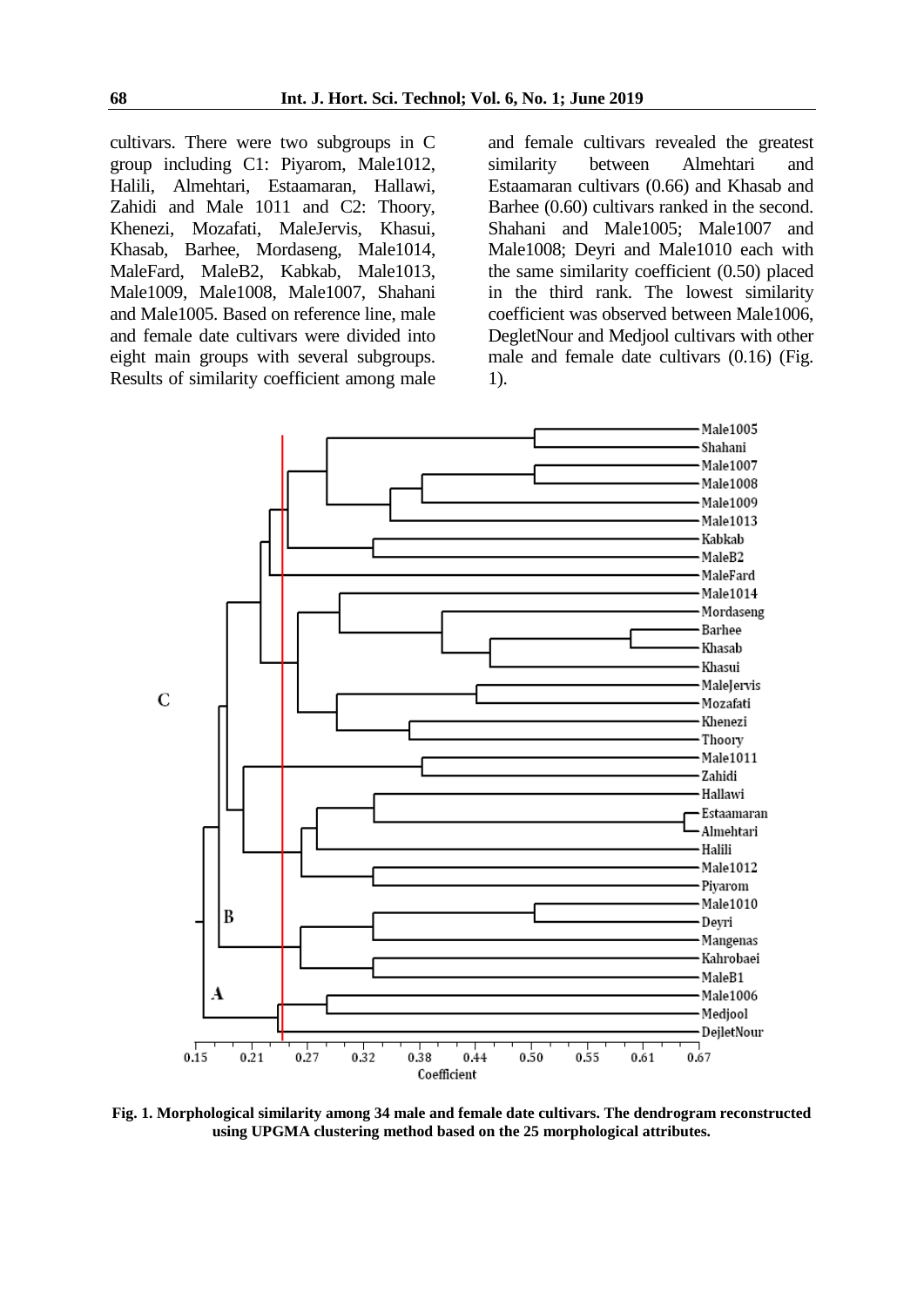#### *ISSR assay*

Seven out of 12 primers were polymorphic. In total, 112 bands were produced in which 16 bands were amplified in each primer (Fig. 2). The highest number of amplified bands was observed in DP9 primers (19 bands) and the lowest was in DP4 primer (13 bands). DP3, DP9, DP10 and DP11 showed 100% polymorphism. The lowest P% was observed in DP8 primer (82%). Average of P% in the seven primers was 95.4% (Table 3).

Mean of PIC was 0.4497 for seven primers. The highest PIC was observed in DP6 and DP10 (0.4998 and 0.4997, respectively) and the lowest was in DP9 (0.3695). The maximum and minimum marker index (MI) was observed in DP3 and DP4, respectively  $(7.603 \text{ and } 4.722)$ , respectively). Mean of MI was 6.828 (Table 3). The length of amplified bands by seven primers varied from 100 to 3200 bp.

According to the correlation coefficients between Cophenetic and similarity coefficients [Dice (0.83), Jaccard (0.84) and SM  $(0.85)$ ], the highest correlation was obtained by using SM coefficient. But, since the range of similarity coefficient in Jaccard coefficient was wider than the other similarity coefficients and it showed more variation and low difference with SM, hence Jaccard coefficient was used for reconstructing the dendrogram (Figure 3).

According to ISSR dendrogram, Male1005, Male1006, Male1007, Male1008, Male1009, Male1010, Male1011, Male1012, Male1013, Male1014, MaleFard and MaleJervis were placed in one group (B) and all female cultivars and MaleB1 and MaleB2 were classified in another group (A). Group B consisted of two subgroups b1: MaleFard and MaleJervis and b2: Male1005 to Male1014.



**Fig. 2. ISSR profiles amplified from DNA of date palm cultivars using primer DP9.**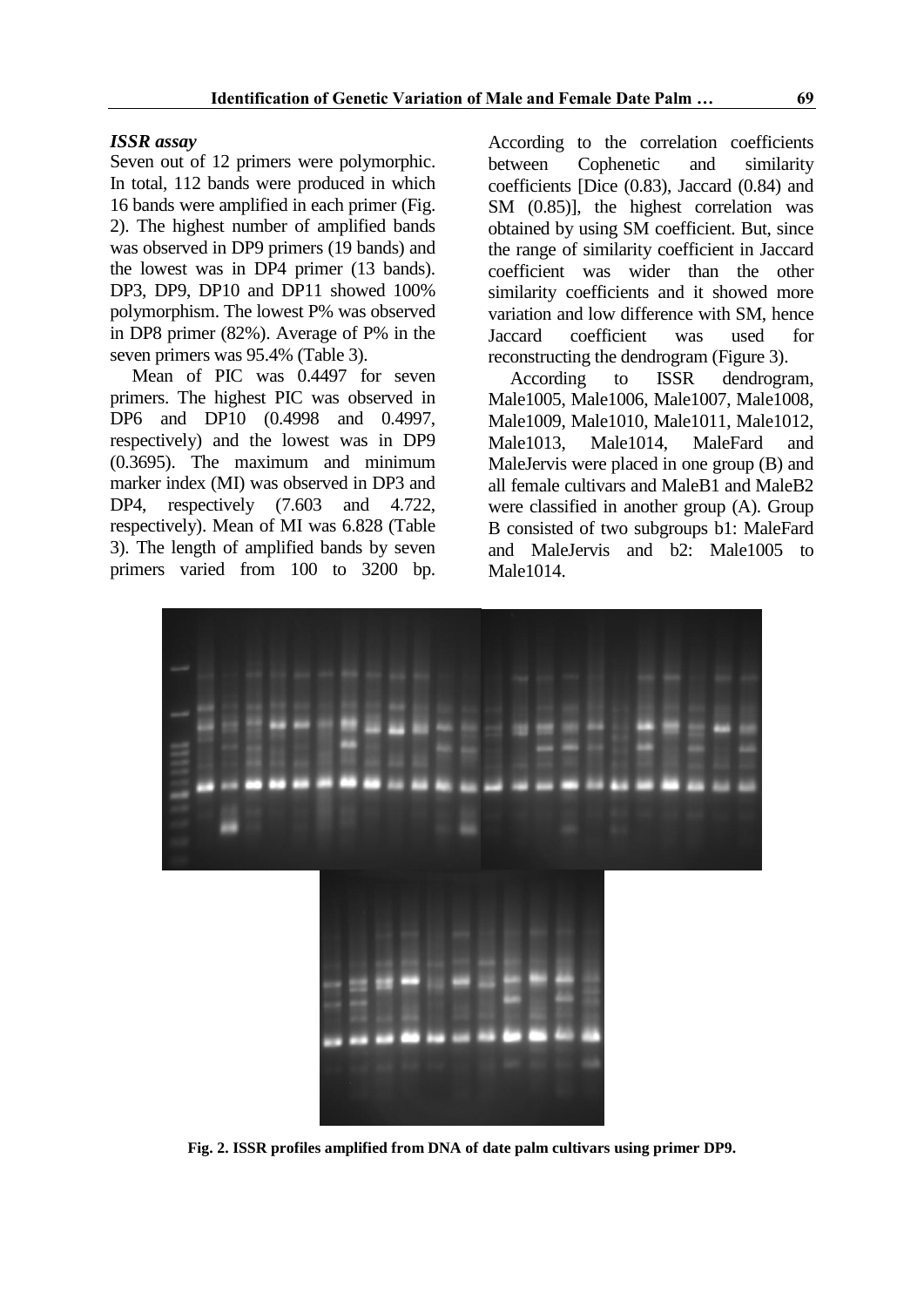| Primer          | *Sequence<br>$(5'$ --->3') | <b>Annealing</b><br>Temp. $(^{\circ}C)$ | <b>TBN</b> | <b>NPB</b> | The amplified<br>band length<br>(bp) | $P\%$ | <b>PIC</b> | MI    |
|-----------------|----------------------------|-----------------------------------------|------------|------------|--------------------------------------|-------|------------|-------|
| DP1             | (AGG) <sub>6</sub>         | 55                                      |            |            |                                      |       |            |       |
| DP <sub>2</sub> | $(AG)_{10}G$               | 60                                      |            |            |                                      |       |            |       |
| DP <sub>3</sub> | $(AG)_{10}C$               | 60                                      | 18         | 18         | 450-3200                             | 100   | 0.4224     | 7.603 |
| DP4             | $(AG)_{10}T$               | 57                                      | 13         | 12         | 500-3200                             | 92    | 0.3935     | 4.722 |
| DP <sub>5</sub> | $(CT)_{10}A$               | 57                                      |            | -          |                                      |       |            |       |
| DP <sub>6</sub> | $(T)_{10}G$                | 60                                      | 16         | 15         | 200-3000                             | 94    | 0.4998     | 7.497 |
| DP7             | $(CT)_{10}T$               | 57                                      |            | ۰          |                                      |       |            |       |
| DP <sub>8</sub> | (ACTG) <sub>4</sub>        | 45                                      | 17         | 14         | 350-3100                             | 82    | 0.4879     | 6.831 |
| DP <sub>9</sub> | (GACAC) <sub>4</sub>       | 55                                      | 19         | 19         | 100-2600                             | 100   | 0.3695     | 7.020 |
| DP10            | (TGGA)                     | 55                                      | 14         | 14         | 300-2500                             | 100   | 0.4997     | 6.996 |
| DP11            | (GACA) <sub>4</sub>        | 45                                      | 15         | 15         | 400-2700                             | 100   | 0.4750     | 7.125 |
| DP12            | $(AG)_{10}$                | 55                                      | -          | ۰          |                                      |       |            | -     |
| Total           |                            | ۰                                       | 112        | 107        |                                      |       |            |       |
|                 | Mean                       |                                         | 16         | 15.3       |                                      | 95.4  | 0.4497     | 6.828 |

**Table 3. List of the used primers and the complementary information of the ISSR assay**

TBN: Total band number, NPB: Number of polymorphism bands, P%: Polymorphism percentage, PIC: Polymorphism information content, MI: Marker index. \*Primer reference (Karim et al., 2010).



**Fig. 3. Reconstructed dendrogram for 34 male and female date cultivars using ISSR markers based on UPGMA algorithm and Jaccard similarity coefficient.**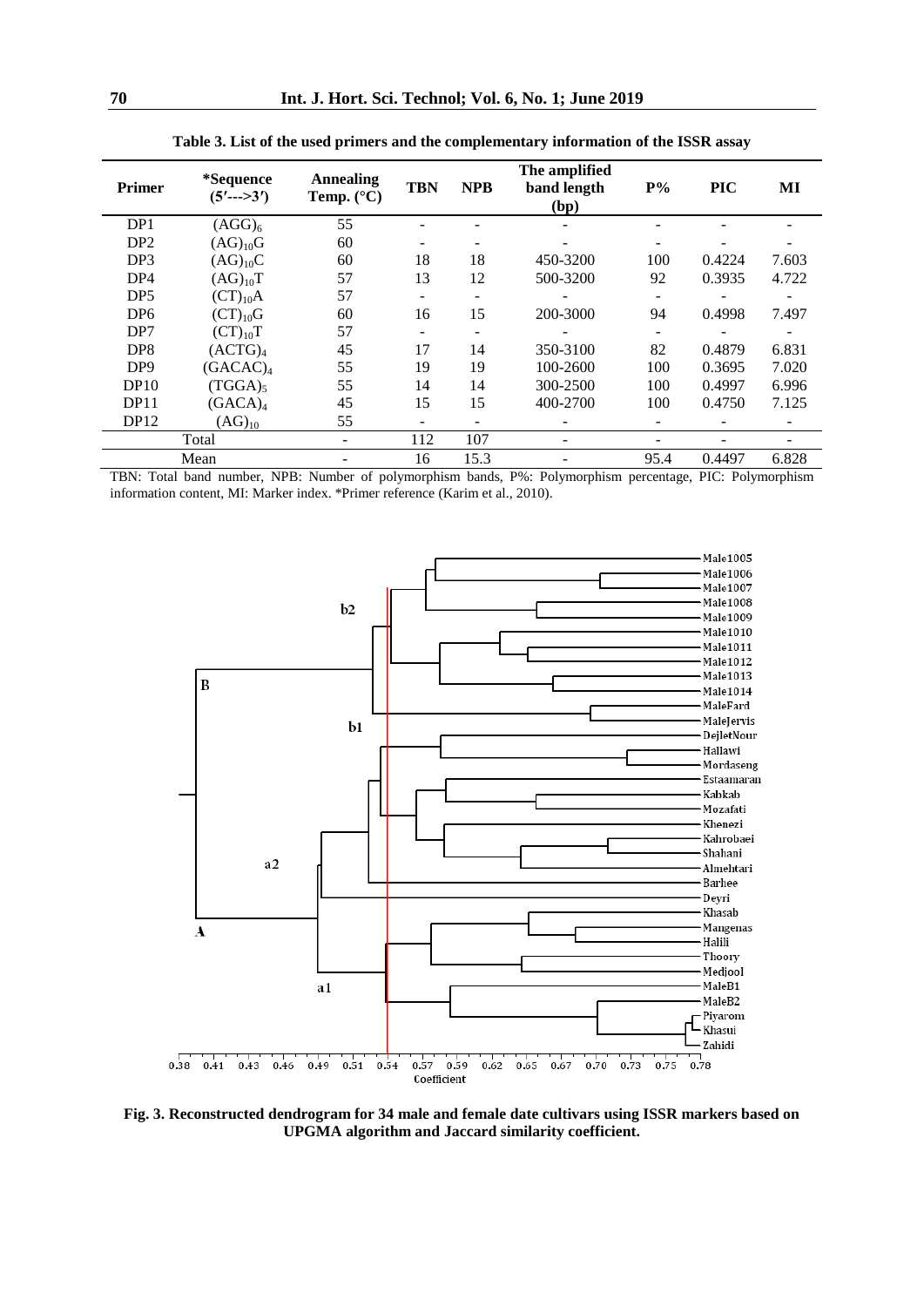Group A also consisted of two subgroups including a1: Zahidi, Khasui, Piyarom, MaleB2, MaleB1, Medjool, Thoory, Halili, Mangenas and Khasab and a2: Deyri, Barhee, Almehtari, Shahani, Kahrobaei, Khenezi, Mozafati, Kabkab, Estaamaran, Mordaseng, Hallawi and DegletNour. Based on reference line, male and female date cultivars were divided into eight main groups that each consisted of different subgroups (Figure 3).

The greatest similarity coefficient was observed among Piyarom, Khasui and Zahidi (0.77). Mordaseng and Hallawi (0.72) cultivars were placed in the next and Shahani and Kahrobaei (0.0.71) were in the third place. Male1006 and Male1007; MaleJervis and MaleFard; and MaleB2 with three cultivars including Piyarom, Khasui and Zahidi with two-by-two similarity coefficient of 0.70 were in the

|                                         | next place. | The | lowest    | similarity                                 |  |  |
|-----------------------------------------|-------------|-----|-----------|--------------------------------------------|--|--|
| coefficient                             |             | was | observed  | between                                    |  |  |
| Male1005,                               |             |     | Male1006, | Male1007,                                  |  |  |
| Male1008,                               |             |     | Male1009, | Male1010,                                  |  |  |
| Male1011,                               |             |     | Male1012, | Male1013,                                  |  |  |
|                                         |             |     |           | Male1014 with all female cultivars as well |  |  |
| as MaleB1 and MaleB2 $(0.39)$ (Fig. 3). |             |     |           |                                            |  |  |

#### *Results of principle components analysis (PCA)*

According to the obtained dimensional equations from PCA, two out of six dimensional equations were more conformity with ISSR results, which is shown in Figure 4. In the both dimensional equations, the male and female date cultivars were divided into two main groups including male cultivars (except MaleB1 and MaleB2) and female cultivars with two male cultivars of MaleB1 and MaleB2.



**Fig. 4. Dimensional equations Dim-1/Dim-3 and Dim-3/Dim-1 derived from PCA. Female and male cultivars are shown with black and red colors, respectively.**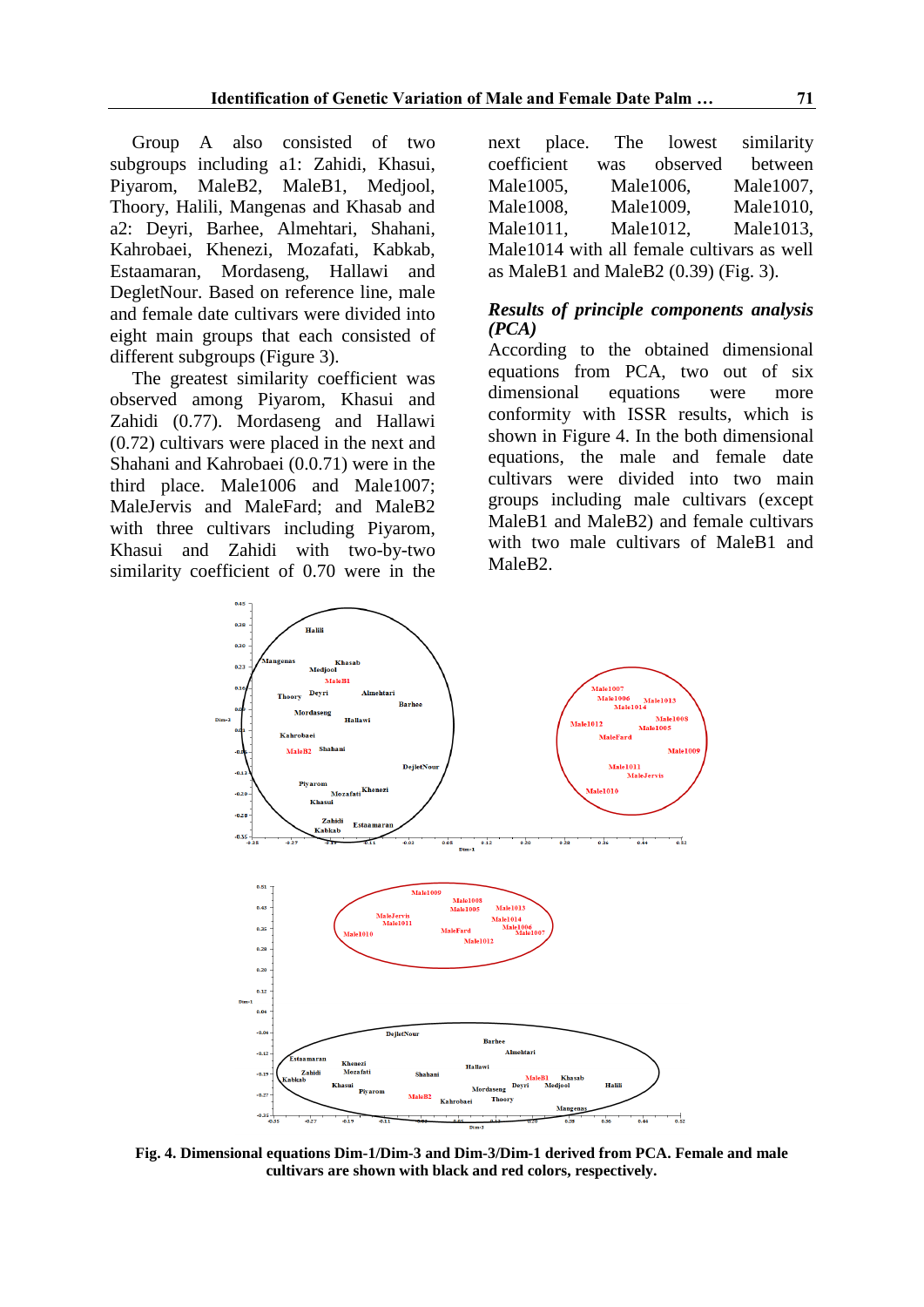# **Discussion**

ISSR method is one of the effective techniques to clarify date palm genetic diversity (Haider et al., 2012). There are numerous studies about utilization of ISSR markers to assess genetic diversity in date palm (Adawy et al., 2002; Zehdi et al., 2004b; Zehdi-Aziuzi et al., 2009). The ability of ISSR to identify genetic diversity in date palm and its potential to amplify polymorphism fragments have been shown by different researchers which is in line with our results. For instance, Zehdi et al. (2004b) employed seven ISSR primers to appraise genetic diversity of 12 Tunisian date cultivars and they could obtain high polymorphism rate. In their study the number of polymorphic bands was sufficient to separate all cultivars. In another study, Cullis (2011) by using RAPD, AFLP and ISSR markers was able to separate well date palm cultivars. Each of the mentioned markers could be used successfully alone or in combination with each other.

Haider et al. (2012), by reconstructing phylogenic relations using RAPD and ISSR markers among male and female date cultivars in Syria, found that polymorphism rate produced by RAPD (58.5%) was more than ISSR (50.6%) markers. They observed 75% of the amplified bands in ISSR primers were polymorphic and DP11 primer (GACA4) showed 100% polymorphism, which was similar to the results of the present study. The amplicon size varied from 200 to 2000 bp. They found the highest genetic similarity between Medjool and Zahidi cultivars with 0.88 similarity coefficient. In our study, similarity coefficient between Medjool and Zahidi was 0.54. Similarity coefficient among yellow Kabkab, Barhee, Khenezi, Medjool, Zahidi and DegletNour cultivars has been reported between 0.69 to 0.88 (Haider et al., 2012), while similarity coefficient among above cultivars varied from 0.49 to 0.56 in our study. The difference may be because of combination of ISSR and RAPD markers by

Haider et al. (2012). However, here we just used ISSR markers.

Moghaieb et al. (2010) studied genetic diversity of date palm using ISSRs. DP3 and DP6 were amongst ISSR primers used by them and in the current study as well. They reported the highest similarity between Khenezi and Thoory cultivars (0.48), which are in line with the results of current study (0.49). Furthermore, they found that range of similarity coefficient among Zahidi, Barhee, Khenezi and Thoory cultivars varied from 0.32 to 0.48. This parameter in the present study varied from 0.49 to 0.54.

Munshi and Osman (2010) suggested RAPD and ISSR markers to evaluate genetic diversity and molecular characteristics of date palm germplasms. Hamza et al. (2012) employed seven ISSR primers to assess genetic variation among Tunisian date cultivars and indicated that the length of the amplicons from 200 to 2500 bp. PO6, PO7 and D9 are some primers used by Hamza et al. (2012) here named as DP3, DP4 and DP6, respectively. They found 60.0, 66.6 and 62.5% polymorphism, respectively, for PO6, PO7 and D9. In our study polymorphism rate for the above mentioned primers was 100, 92 and 94%, respectively. Hamza et al. (2012) reported 73.5% polymorphism in DegletNour cultivar, which in our study was 89.4%.

So far, many ISSR primers have been tested for date palm cultivars (Zehdi et al., 2002; Mitra et al., 2011) and other monocot species such as Bluegrass (Arslan and Tamkoc, 2011) and Durum wheat (Pasqualone et al., 2000). Hamza et al. (2012) used seven ISSR primers to evaluate genetic diversity of date cultivars and obtained totally 43 amplified bands (6.14 bands/primer), which was very low in comparison with other findings (Zehdi et al., 2002; Mitra et al., 2011) as well as with the results of present study. We produced totally 112 amplified bands using seven primers (16 bands/primer). This discrepancy in results can be stemming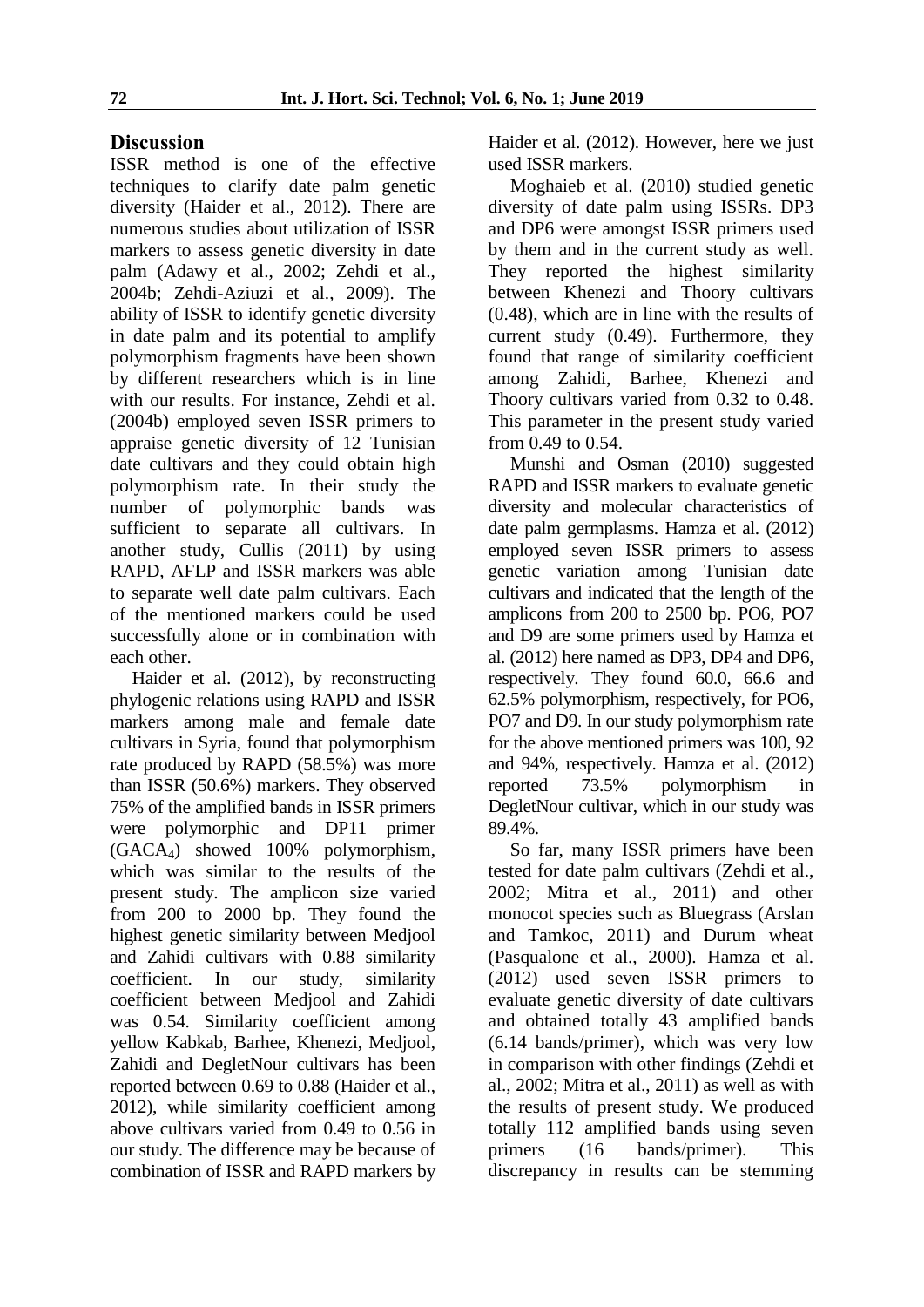from differentiation in the number of genotypes used for study or low genetic affinity of the genotypes studied by Hamza et al. (2012).

In our study, correlation between morphological and ISSR markers was insignificant  $(r=0.025^{ns})$ . Although, molecular markers are able to uncover genetic diversity among date palm genotypes, only few investigations have shown correlation between molecular markers and phenotypic parameters (Hamza et al., 2012). For instance, Rhouma-Chatti et al. (2011) did not observed significant differentiation between results of AFLP and RAMPO markers on male date cultivars. Moreover, Hamza et al. (2012) observed significant correlation between genetic outcomes and fruit texture firmness. In contrast, they did not observe significant correlation between molecular analysis and fruit ripening time. In the present investigation, the highest morphological similarity was observed between Almehtari and Estaamaran cultivars (0.66). Based on scientific evidences, these two cultivars have no high similarity with each other. It seems that the planted cultivar as Estaamaran in the collection of date cultivars in Minab Agricultural Research Station, which has been transferred from Date and Tropical Fruits Institute, is not Estaamaran and it has highly close similarity to Almehtari cultivar. The similarity was also confirmed by trunk diameter, height, early-ripening and fruit size.

Eissa et al. (2009) discovered that RAPD and ISSR markers were able to recognize and separate nine date cultivars in Egypt. Mirbahar et al. (2014) observed similarity coefficient equal to 0.95 between Hallawi and Mozafati cultivars using RAPD markers in Pakistan. They reported 79.4% variation among 25 date cultivars. In our study, similarity coefficient between Hallawi and Mozafati cultivars was 0.54 and variation rate among 34 date studied cultivars was 37%. Ahmad and Al-Qaradawi (2010) in evaluation of genetic diversity by using 18 ISSR primers on date cultivars in Qatar found that only three primers amplified clear and polymorphic bands. Apart from climate differences, the assessed cultivars had high affinity together. Moreover, they found that Barhee and Soltana cultivars have same origin. Ahmad and Al-Qaradawi (2010) used two primers of TA-1 and TA-2 that both primers had same sequence pattern with DP3 and DP6 primers, respectively, in the present study. They observed close relationship between Khenezi and Thoory cultivars, while in our study, similarity coefficient between these two cultivars was 0.48.

Arabnezhad et al. (2012) evaluated male and female date cultivars collected from Iran, Iraq and Africa using SSR markers and showed cultivars grouping based on geographical region. They observed high similarity among Medjool, DegletNour and Thoory cultivars from Africa, which was in parallel with our results. Here, we showed close relationship between Medjool and Thoory cultivars.

Recognizing male genotypes in seedling stage is one of the most important obstacles for date palm seedling producers. By dissolving the mentioned challenge we can keep genetically close males and females in seedling stage, otherwise the males with no close relations can be replaced by other genetically close ones. Dhawan et al. (2013) designed a sequence-characterized amplified region (SCAR) primer pair to determine sexuality of date palms. By using this primer and through amplifying a unique fragment of 354 bp just exists in male genotypes, sexuality of date palms in the early stages of growth can be understood. Al-Mahmoud et al. (2012) were able to determine sexuality of date palms in early stages using RFLP technique and restriction enzymes *Bal*I and *Hpa*II with accuracy of 90%.

In the present study, length of the amplified fragments varied from 100 to 3200 bp. Marsafari and Ashraf-Mehrabi (2013) reported amplicons with 100-2250 bp using ISSR markers. Average of the amplified bands per each primer varied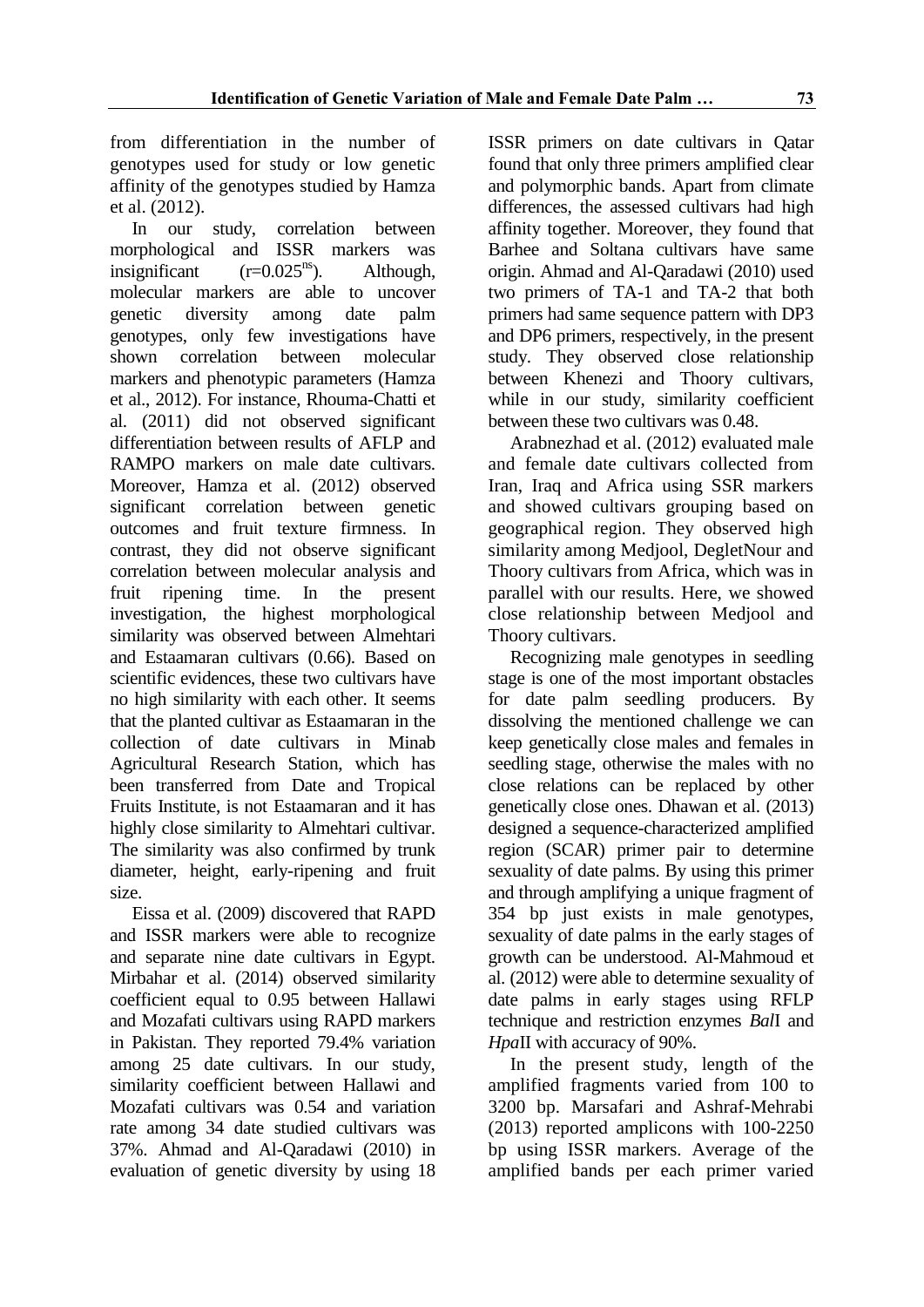from 4 to 18 whereas in our study, the average of the amplified bands per each primer varied from 13 to 18 bands. Average of total band number and polymorphic band number documented by Marsafari and Ashraf-Mehrabi (2013) were 11.6 and 11.1, respectively, while in our investigation these values were 16.0 and 15.3, respectively. In addition, PIC and MI in Marsafari and Ashraf-Mehrabi (2013) investigation were 0.222-0.309 and 0.888- 4.736, respectively, which in our study were 0.3695-0.4998 and 4.722-7.603, respectively. They reported that Dice similarity coefficient between Kabkab and Deyri cultivars was 0.941, while in the present study Jaccard similarity coefficient between both cultivars was 0.49. This indicates that type of similarity coefficient can impact on similarity of the cultivars. In our study, more variation was cleared among cultivars by using Jaccard coefficient and it was from 0.37-0.77. In our study, Cophenetic coefficient between dendrogram and Jaccard similarity matrix was 83%, whereas Cophenetic coefficient between dendrogram and Dice similarity matrix in Marsafari and Ashraf-Mehrabi (2013) was 87.3%. In Marsafari and Ashraf-Mehrabi (2013) investigation, DegletNour and Kabkab cultivars were in a same cluster, while in our study both with similarity coefficient of 0.54 were in a main cluster but in two separated subclusters (fifth and sixth). Marsafari and Ashraf-Mehrabi (2013) placed Barhee and Piyarom cultivars in one group, while in the present study both these cultivars with similarity coefficient of 0.49 were placed in different main groups.

## **Conclusion**

Based on analysis of ISSR markers and morphological attributes, the studied date cultivars were divided into eight main clusters and various sub-groups, but no significant correlation was observed between grouping made by molecular and morphological markers. Unlike ISSR markers that produced a clear-cut among male and female cultivars, no distinct border was seen among male and female cultivars using morphological attributes. PCA analysis confirmed the grouping made by ISSR markers.

## **References**

- 1. Adawy S.S, Hussein EHA, El-Khishin D, Saker M.M, El-Itriby H.A. 2002. Genetic variability studies and molecular fingerprinting of some Egyptian date palm (*Phoenix dactylifera* L.) cultivars II-RAPD and ISSR profiling. Arab Journal of Biotechnology 5, 225-236.
- 2. Adawy S.S, Hussein E.H.A, El-Khishin D, Saker M.M, Mohamed A.A, El-Itriby H.A. 2011. Genotyping Egyptian date palm cultivars using RAPD, ISSR, AFLP markers and estimation of genetic stability among tissue culture derived plants. From: http://www.icarda.org/aprp/ Datepalm/Topics/ Biotech/Biotech-right.htm.
- 3. Ahmed T.A, Al-Qaradawi A.Y. 2010. Genetic diversity of date palm genotypes in Qatar as determined by SSR and ISSR markers. In Proceeding of 4<sup>th</sup> International Date Palm Conference, Eds.: Zaid A and Alhadrami GA, Acta Horticulture 882, ISHS.
- 4. Aitchitt M, Ainsworth C.C, Thangavelu M. 1993. A rapid and efficient method for the extraction of total DNA from mature leaves of the Date Palm (*Phoenix dactylifera* L.). Plant Molecular and Biology Reports 11(4), 317-319.
- 5. Al-Issa A.M, Al-Helal A.A, Al-Saad F.A. 2008. DNA fingerprinting analysis for three date palm *Phoenix dactylifera* L. cultivars grown at Al-Ahsa and Al-Qatif in Saudi Arabia using (ISSR-PCR) technique. Magazine of Abd-Al-Aziz King, Astro and Environmental Science and Agriculture in Dry Lands 19, 3-21.
- 6. Al-Khalifa N.S, Askari E. 2003. Molecular phylogeny of date palm (*Phoenix dactylifera* L.) cultivars from Saudi Arabia by DNA fingerprinting. Theoretical and Applied Genetics 107, 1266-1270.
- 7. Al-Mahmoud M.E, Al-Dous E.K, Al-Azwani E.K, Malek J.A. 2012. DNA-based assays to distinguish date palm (Arecaceae) gender. American Journal of Botany e7-e10.
- 8. Anonymous. 2016. Agriculture statistics. Vol. III: Horticultural Crops. Jahad-Keshavarzi Ministry. (In Persian)
- 9. Arabnezhad H, Bahar M, Mohammadia H.R,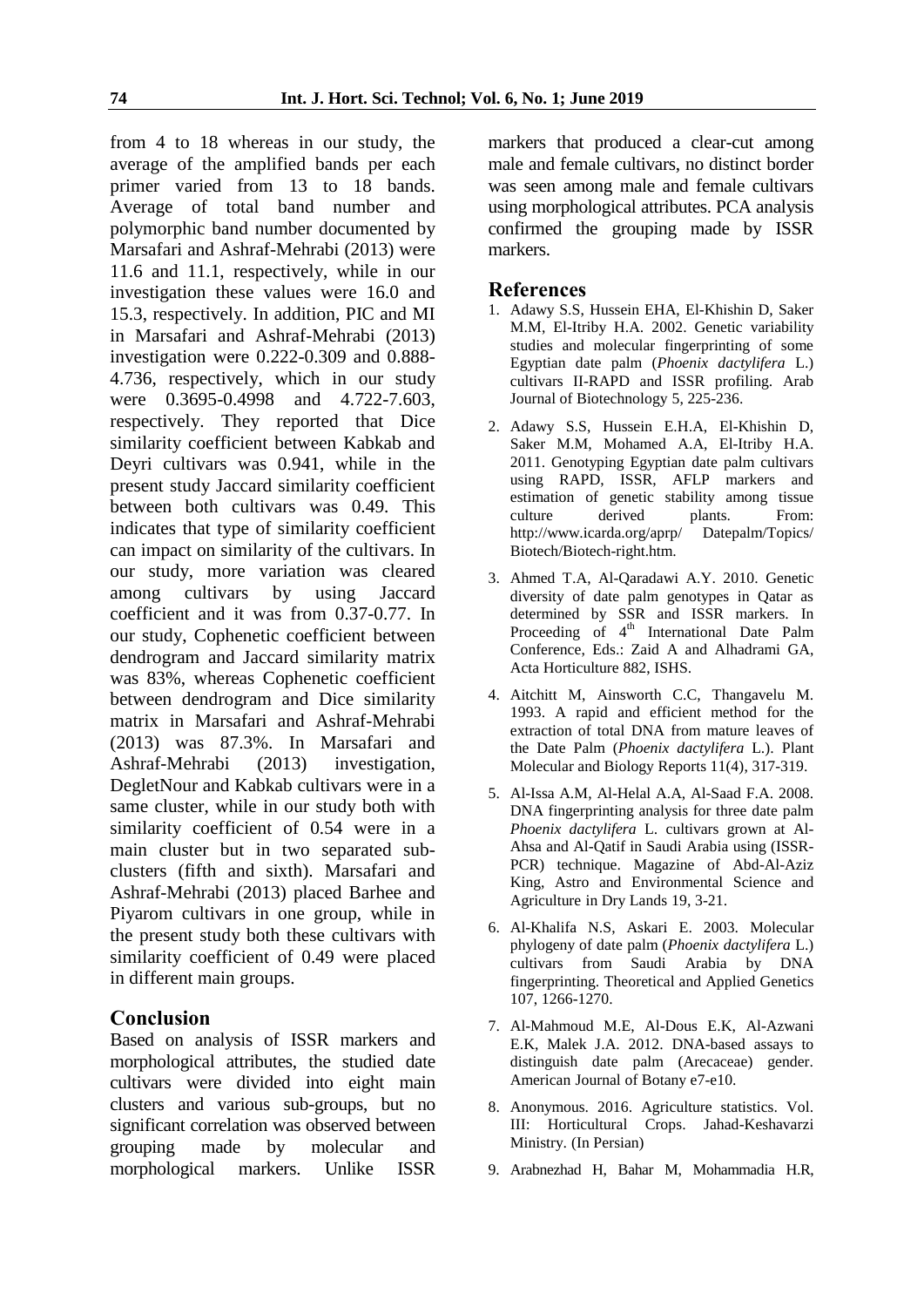Latifianb M. 2012. Development, characterization and use of microsatellite markers for germplasms analysis in date palm (*Phoenix dactylifera* L.). Scientia Horticulturae 134, 150-156.

- 10. Arslan E, Tamkoc A. 2011. The application of ISSR-PCR to determine the genetic relationship and genetic diversity between narrow leaved Bluegrass (*Poa angustifolia*) and rough bluegrass (*Poa trivialis*) accessions. Turkish Journal of Biology 35, 415-423.
- 11.Bruschi P, Vendramin G.G, Bussotti F. 2003. Morphological and molecular diversity among Italian populations of *Quercus petraea* (Fagaceae). Annual Botany 91, 707-716.
- 12. Corniquel B, Mercier L. 1994. Date palm (*Phoenix dactylifera* L.) cultivar identification by RFLP and RAPD. Plant Science 101, 163-172.
- 13.Cullis C. 2011. Molecular markers in date palm. In: S.M. Jain et al. (eds.), Date palm biotechnology 361-370.
- 14. Dhawan C, Kharb P, Sharma R, Uppal S, Aggarwal RK. 2013. Development of malespecific SCAR marker in date palm (*Phoenix dactylifera* L.). Tree Genetics and Genomes DOI: 10.1007/s11295-013-0617-9.
- 15. Eissa E.A, Abdel-razek B, El-sharabasy F, Rizk R.M. 2009. Morphological and molecular genetic characterization of soft date palm (*Phoenix dactylifera* L.) cultivars in Egypt. Egyptian Journal of Genetics and Cytology 38, 269-284.
- 16. Gürcan K, Mehlenbacher S.A, Cristofori V. 2009. Inter-simple sequence repeat (ISSR) markers in hazelnut. Acta Horticulturae (ISHS) 845, 159-162.
- 17. Haider N, Nabulsi I, MirAli N. 2012. Phylogenetic relationships among date palm (*Phoenix dactylifera* L.) cultivars in Syria using RAPD and ISSR markers. Journal of Plant Biology Research 1(2), 12-24.
- 18. Hamza H, Benabderrahim M.A, Elbekkay M, Ferdaous G, Triki T, Ferchichi A. 2012. Investigation of genetic variation in Tunisian date palm (*Phoenix dactylifera* L.) cultivars using ISSR marker systems and their relation with fruit characteristics. Turkish Journal f Biology 36, 449-458.
- 19. Hashempour, M. (1999). Date depository. Vol. I. Agriculture Education Press. (In Persian)
- 20. Hassanzadeh Khankahdani H, Rastegar S, Golein B, Golmohammadi M, Aboutalebi Jahromi A. 2018. Genetic variation of lime (*Citrus* sp.) accessions using flow cytometry technique,

morphological characteristics and molecular markers. International Journal of Horticultural Science and Technology 5(2): 199-208.

- 21. Hussein E.H.A, Adawy S.S, Ismail S.E, El-Itriby H.A. 2005. Molecular characterization of some Egyptian date palm germplasms using RAPD and ISSR markers. Arab Journal of Biotechnology 8(1), 83-98.
- 22. Karim K, Chokri B, Amel S, Wafa H, Richid H, Nouredine D. 2010. Genetic diversity of Tunisian date palm germplasms using ISSR Markers. International Journal of Botany 6(2), 182-186.
- 23. Khajepour-Tadovani A, Arzani K, Zargari H, Sarikhani-Khorami S. 2016. Effect of pollen grain on quantitative and qualitative characteristics of date fruit of Shahani cultivar. Seed and Plant Breeding Journal 32-1(3), 293- 310. (In Persian)
- 24. Khanam S, Sham A, Bennetzen J.L, Aly M.A.M. 2012. Analysis of molecular markerbased characterization and genetic variation in date palm (*Phoenix dactylifera* L.). Australian Journal of Crop Science 6(8), 1236-1244.
- 25. Maraashi S.S. 2006. National prescription of distinction, uniformity and stability (DUS) tests in date palm. Seed and Plant Certification and Registration Institute 41 p. (In Persian)
- 26. Marsafari M, Ashraf-Mehrabi A. 2013. Molecular identification and genetic diversity of Iranian date palm (*Phoenix dactylifera* L.) cultivars using ISSR and RAPD markers. Australian Journal of Crop Science 7(8), 1160-1166.
- 27. Mirbahar A.A, Markhand G.S, Khan S, Abulsoad A.A. 2014. Molecular characterization of some Pakistani date palm (*Phoenix dactylifera*  l.) cultivars by RAPD markers. Pakistan Journal of Botany 46(2), 619-625.
- 28. Mitra C, Kharb P, Uppal S. 2011. Genetic diversity analysis in date palm (*Phoenix dactylifera* L.): a comparative assessment using ISSR and RAPD marker assays. Journal of Horticultural Science and Biotechnology 86, 398-402.
- 29. Moghaieb R.E.A, Abdel-Hadi A.A, Ahmed M.R.A, Hassan A.G.M. 2010. Genetic diversity and sex determination in date palms (*Phoenix dactylifera* L.) based on DNA markers. Arab Journal of Biotechnology 13(2), 143-156.
- 30. Munshi A, Osman G. 2010. Investigation on molecular phylogeny of some date palm (*Phoenix dactylifra* L.) cultivars by protein, RAPD and ISSR markers in Saudi Arabia. Australian Journal of Crop Science 4(1), 23-28.